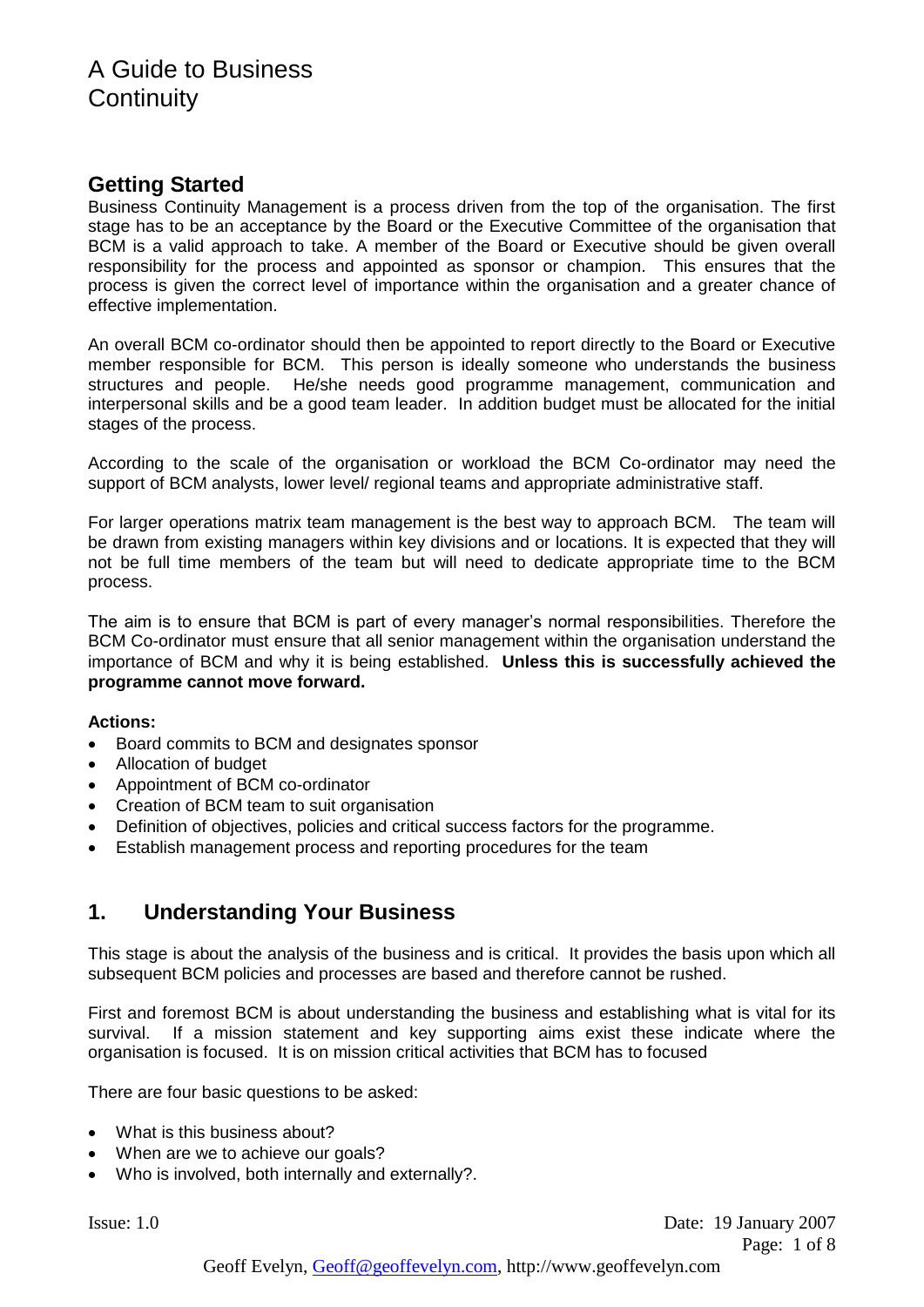How are the goals to be achieved?

An organisation has many dependencies both internally and externally that support the mission critical process and functions. These can include suppliers, customers, shareholders, IT systems and manufacturing processes. It is important to identify these at an early stage. The involvement of representatives from these key dependencies will add value to the process.

An organisation has many external influences that can affect the mission critical process and functions. These can include government departments, regulators, competitors, trade bodies and pressure groups. It is important to identify these at an early stage and to take their influence into account.

### **Actions:**

- Identify mission critical processes and functions
- Identify key internal and external dependencies upon which these rely
- Identify external influences that may impact upon critical processes and functions

## **Business Impact Assessment**

Having identified the mission critical processes and functions it is important to determine what the impact would be upon the organisation's goals if these were disrupted or lost. Once having identified those critical processes and functions, a risk assessment can be conducted to identify the many threats to these processes. Whatever risks the organisation faces, there are relatively few effects, for example: loss of critical system(s), site or personnel or denial of access to systems and premises, all of which produce similar disruption. To this end, the BIA enables the organisation to focus risk assessments on essential business elements rather than conduct a global risk-specific analysis. The process will also take into account the time sensitivity of each business function / process to disruption, and this information will determine the recovery objectives.

It is essential to rate the impact of these upon the business. The rating given may be based on high, medium, low or a scoring system of 1 - 10. Where possible, financial values should be placed on the business impact.

It is important that all those involved in the mission critical processes/functions have input to the BIA. Very often these processes are cross function/division and agreement must be reached on the ratings.

At this stage the BCM Co-ordinator should gain agreement from the Board level / Executive sponsor responsible for BCM on the output of the BIA. Unless this is place the next stages become invalid.

#### **Actions:**

- Determine impact on business of loss of mission critical process / functions
- Ensure involvement of appropriate functions
- Apply rating, including time dependencies
- Obtain sponsor's approval to BIA output

## **Risk Assessment**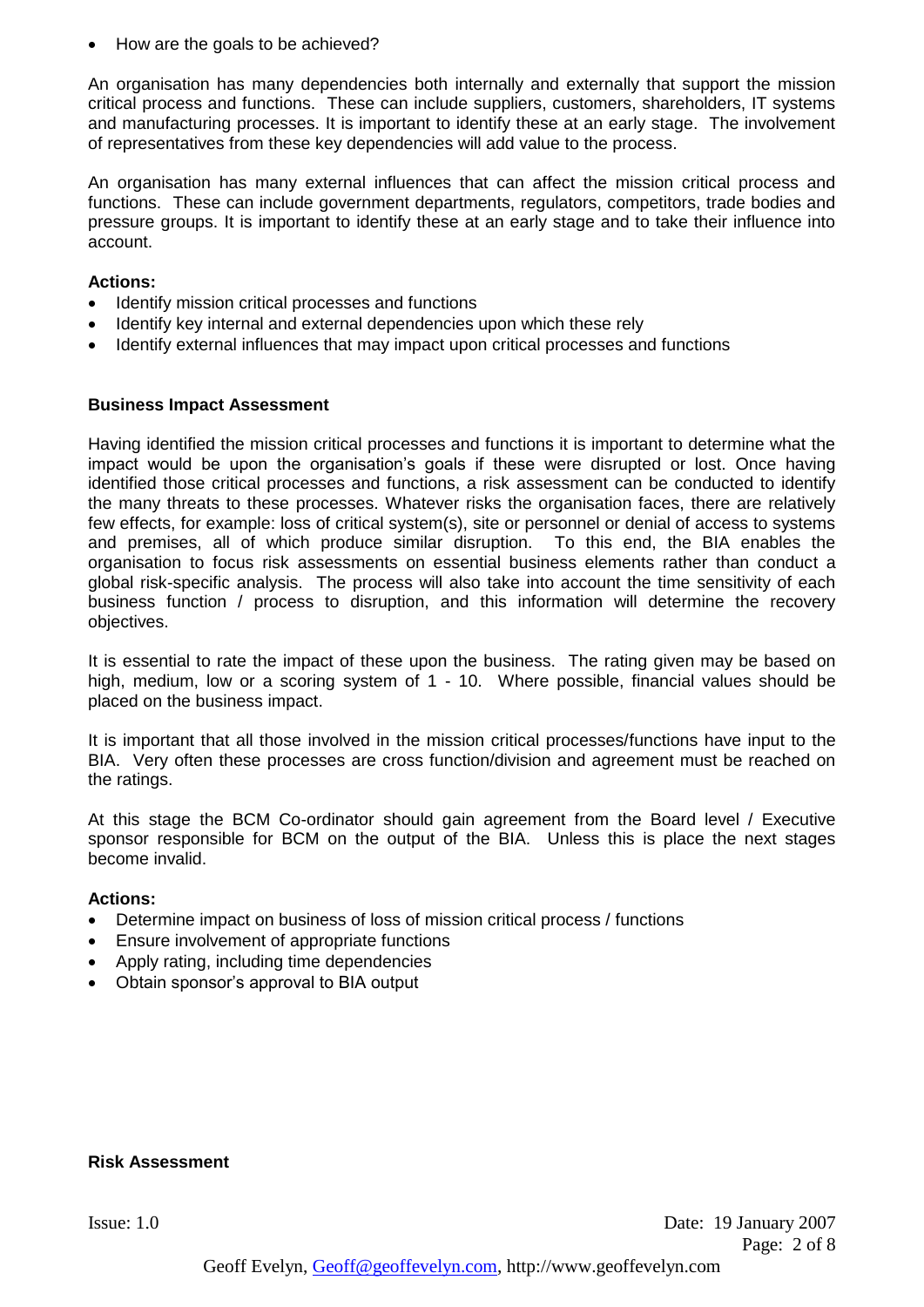Risk Assessment (RA) is used to determine the internal and external threats that could cause loss or disruption and their likelihood of occurrence.

Utilising recognised risk techniques, a scoring can be achieved (for example, high-medium-low, 1 – 10, unacceptable/acceptable risk). It is now possible to combine findings from the BIA and RA to produce a ranking system identifying those areas where the initial BCM should be concentrated. Agreement must be sought from the Board or Executive Member responsible to the rankings produced.

## **Actions:**

- Determine the threats to critical processes/functions
- Examine existing risk strategies/analysis
- Apply scoring system to risks identified
- Produce combined BIA and RA ranking to identify key focus for BCM
- Obtain sponsor's approval to BIA/RA output

# **2. Continuity Strategies**

Having identified those areas where the organisation is most at risk, a decision has to be made as to what approach is to be taken to protect the operation. **With the introduction of the Turnbull Guidance on Internal Control this decision must be taken at Board level.** 

Many possibilities exist, and it is likely that any strategy adopted will comprise of a number of these approaches. Whichever are chosen, there are certain considerations to bear in mind, as indicated below:

- **Do nothing –** in some instances the board may consider the risk commercially acceptable
- **Changing or ending the process –** deciding to alter existing procedures must be done bearing in mind the organisation's key focus
- **Insurance –** provides financial recompense / support in the event of loss, but does not provide protection for brand and reputation
- **Loss Mitigation –** tangible procedures to eliminate / reduce risk
- **Business Continuity Planning –** an approach that seeks to improve organisational resilience to interruption, allowing for the recovery of key business and systems processes within the recovery time frame objective, whilst maintaining the organisation's critical functions.

Any strategy must recognise the internal and external dependencies of the organisation and must have general acceptance by management functions involved.

## **Actions:**

- Identify possible Business Continuity strategies
- Assess suitability of alternative strategies against the output of the BIA
- Prepare cost / benefit analysis of various strategies
- Present recommendations to sponsors for approval

# **3. Developing the Response**

There are two parts to this stage, developing the detailed response to an incident and the formulation of the plans that support that response. The input to this process is taken from the analysis previously carried out and will use the business continuity strategies agreed with senior management.

## **Emergency Response and Operations**

This covers the development and implementation of procedures for responding to and stabilising the situation following an incident, including establishing and managing an Emergency (or Crisis)

Issue: 1.0 Date: 19 January 2007 Page: 3 of 8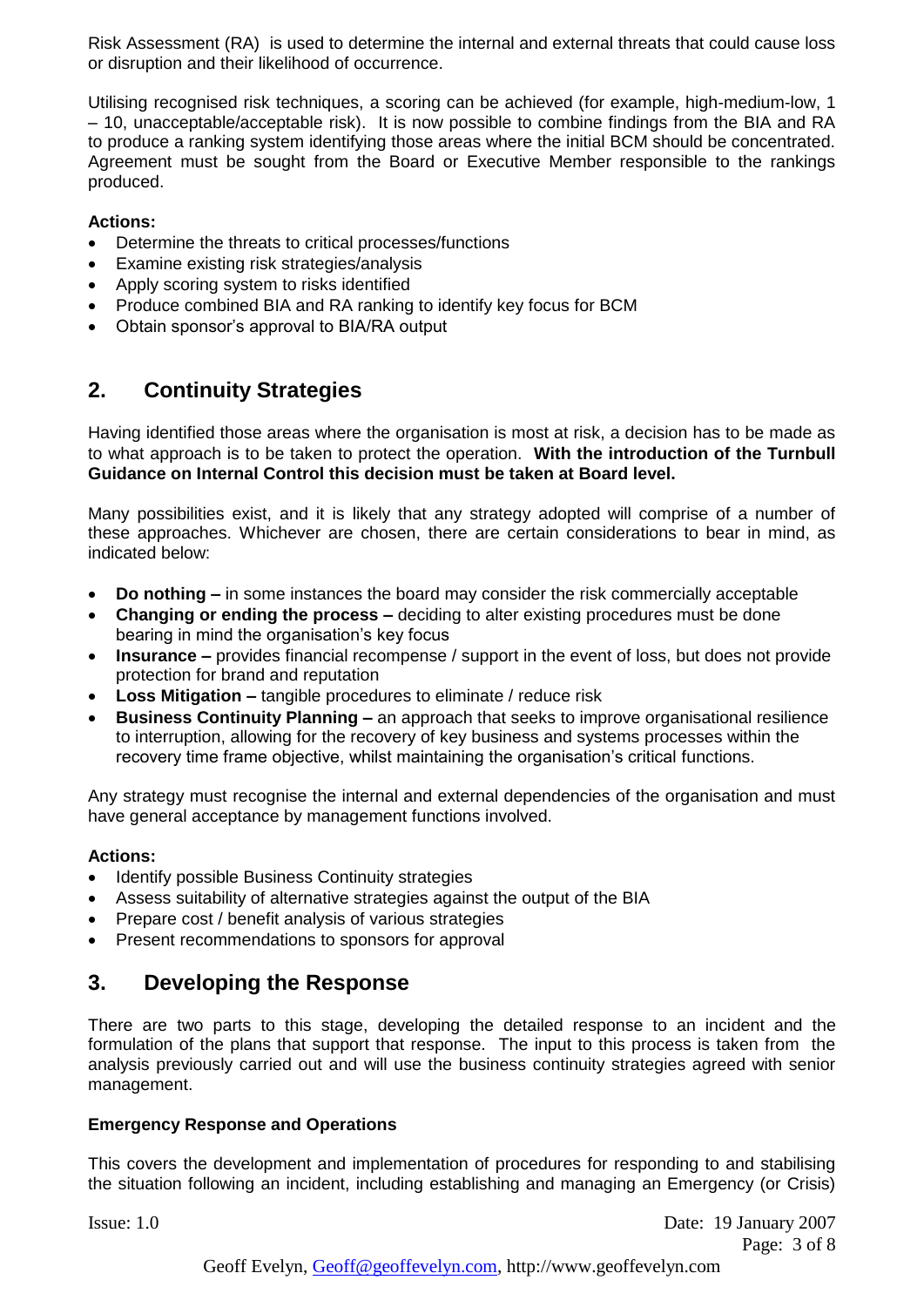Operations Centre. Consultations with the public authorities and 'Blue Light' services are recommended at this stage to understand their roles, responsibilities and powers at the time they become involved in an incident.

It is important to establish what are the potential types of emergency and what responses are needed to deal with them. These will cover the initial actions that will be taken to protect life and property and follow through to salvage and restoration. The components of the Emergency Response Procedure are:

- Reporting procedures covering internal and the external communications to the public agencies, media, suppliers and customers
- Pre-incident preparation based upon the types of incident and to include the management authorities, roles and responsibilities.
- What are the immediate actions are to be taken

Detailed emergency (crisis) response procedures must be developed which will cover:

- Protection of personnel
- Containment of the incident
- Assessment of the effect
- Decisions on the optimum actions to be taken.
- Crisis Communications with all stakeholders including the media.
- Taking account of the powers of the public authorities.

An Emergency (or Crisis) Operations Centre will need to be established to enable the effective management of any incident. The following must be considered:

- Location of the operations centre, (taking account of possible cordons created by the public emergency services)
- Design and equipping the centre
- Command and decision authority roles during an incident
- Communications requirements
- Logging and documentation methods.

It is essential that a procedure is established for command and control of the incident. The procedure must include:

- Opening the Emergency operations centre and its security arrangements
- Scheduling of the teams to man the centre and the supply of food and welfare facilities for the teams
- The management and operations of the centre
- Closing down of the centre when the crisis has ended.

There will be many calls upon the operations centre and it is important to develop, implement and exercise emergency response and prioritisation procedures. This includes the determination of priorities for actions in an emergency. This must include the first aid and medical procedures to be taken if appropriate.

The final stage of Emergency Response and Operations is to determine the actions to be taken in the area of salvage and restoration. There is a requirement to assemble a reaction team who will be deployed to determine the extent of the incident, this applies to incidents that affect both tangible or in-tangible assets. They will be required to gather information as quickly as possible and assemble this to that the initial actions can be taken and then to maintain a flow of information as the incident develops.

Issue: 1.0 Date: 19 January 2007 Page: 4 of 8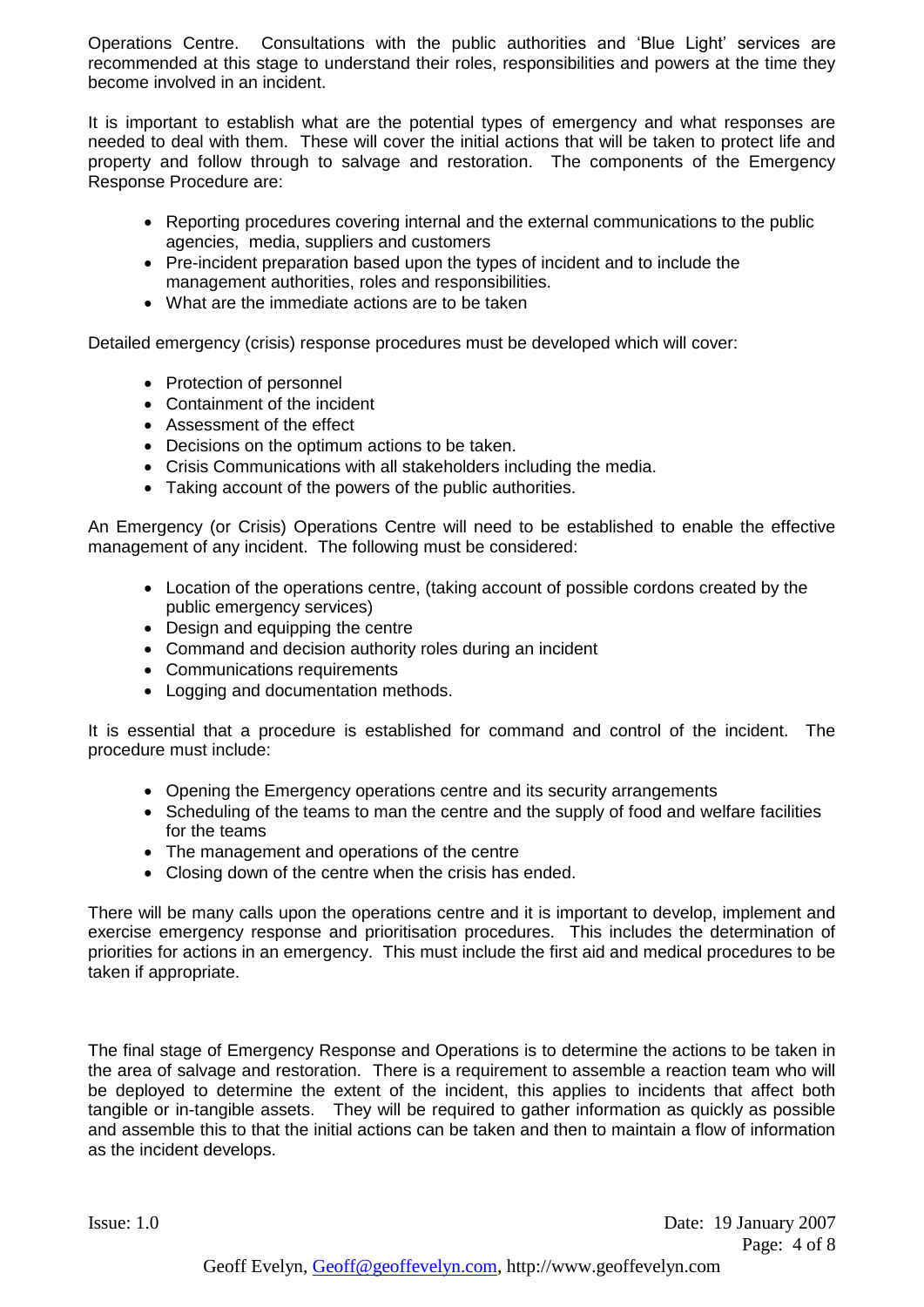In terms of a physical incident there is:

- A need to identify the immediate loss mitigation and salvage requirements
- Understand the need for and, if necessary, prepare an action plan for site safety, security and stabilisation.
- Identify methods of protecting on site assets, including equipment, premises, data and documentation.
- A need to establish liaison with the external agencies

## **Developing Business Continuity Plans**

The heart of the Business Continuity Management process is the Business Continuity Plan (BCP). This document brings together the actions to be taken at the time of an incident, who is involved and how they are to be contacted. The plan or plans must reflect the current position of the organisation and all it stakeholders. A BCP should be designed to provide recovery of the organisation within the recovery time objectives established during the BIA process.

In developing of the plan consideration must be given to:

- The use of planning aids, plan development and maintenance tools
- Inclusion of job descriptions for those involved in delivering the plan
- What action plans and checklists should be provided
- What information databases and other supporting documentation are required

A definition of what constitutes a 'disaster' for the organisation should be agreed and included in the plan. It is important to differentiate between an interruption and a 'disaster'. There should be a clearly laid out escalation procedure setting out how a 'disaster' is declared. It is recommended that the key phases of the recovery are identified agreed and documented within the plan.

The plan should also include:

- The recovery team description, responsibilities and organisation
- Support staff required including recovery and group co-ordinators
- The location and equipping of the Emergency (Crisis) Operations Centre

A procedure should also be established to shift from the emergency response plan to the business continuity plan.

A draft BCP can now be produced on a plan structure that is suited to the organisation. There may be a requirement for departmental plans and it is important that these integrate into the high level plan for the organisation. At the draft stage it is important to establish mechanisms that will allow for the easy maintenance of the plans in the future.

The plan should seek to allocate tasks and responsibilities and:

- Differentiate between recovery and departmental teams
- Identify task to be undertaken
- The teams required to perform required tasks and their responsibilities
- Identify and list key contacts, suppliers and resources.
- The communications required to inform stakeholders and media.

Issue: 1.0 Date: 19 January 2007 Page: 5 of 8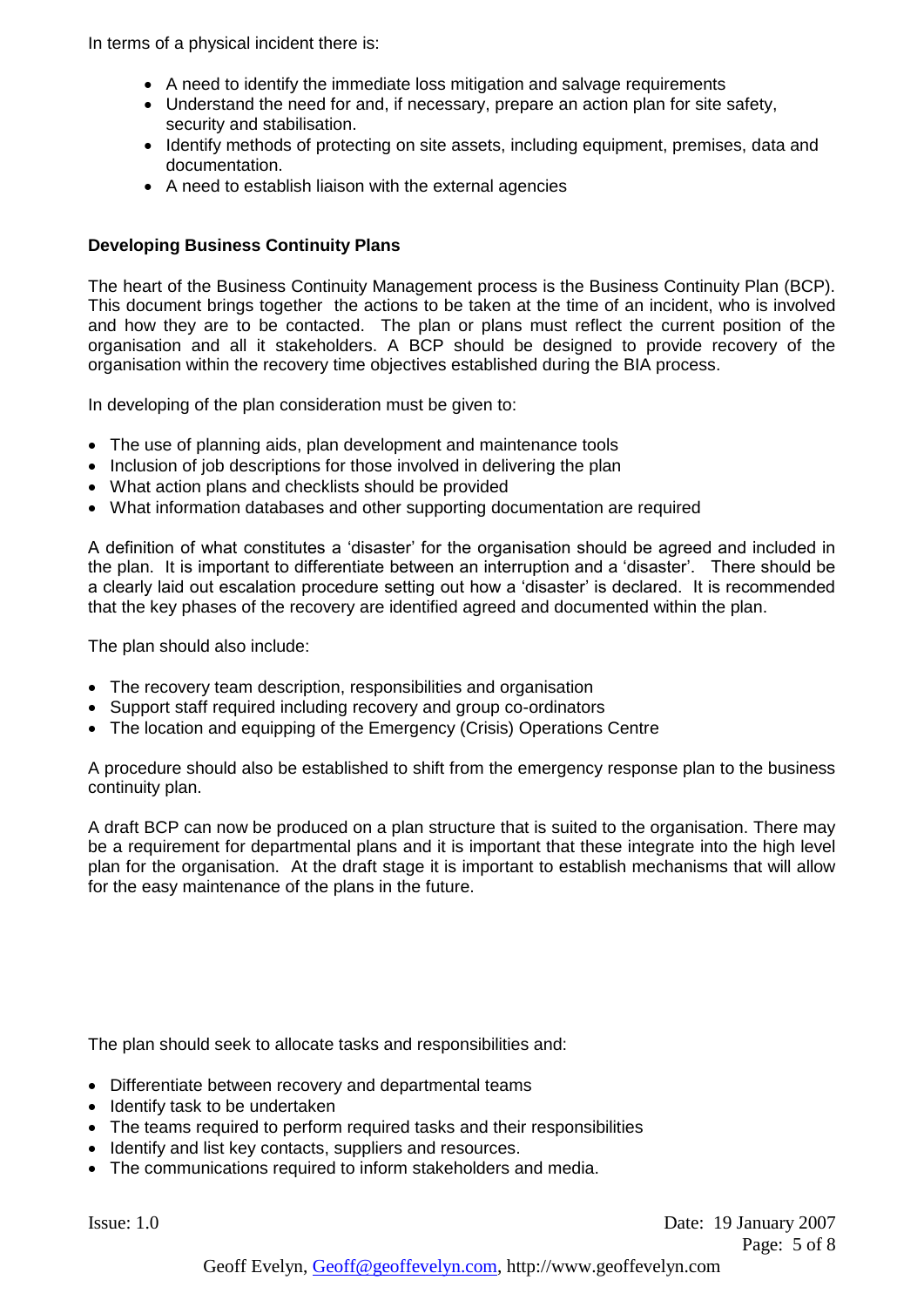The plan should define the business continuity procedures and should cover the mission critical process and functions of the organisation. It should detail what are the key resources used and what processes are to be followed to recover these resources and continuity the business. Areas to be included are:

- The use, location and protection of critical information and documentation.
- The requirements for workspace for critical functions
- The telecommunications requirements of the operations
- The essential personnel requirements to deliver the agreed level of service

The plan should integrate into other key plans:

- Crisis Communications and PR
- Safety and Emergency plans
- IT and Communications Recovery
- **•** Security
- Departmental operating plans
- Supply Chain logistics
- Operational Risk Management

The BCP may include the following:

- General Introduction and Overview
	- Objectives
	- Responsibilities
	- Exercising
		- Maintenance
- Plan Invocation
	- Disaster declaration
	- Damage assessment
	- Continuity Actions and Procedures
	- Team organisation and responsibilities
	- Emergency (Crisis) Operations Centre
- Communications
	- Who should be informed
	- Contacts
	- Key messages
- Suppliers
	- List of recovery suppliers
	- Details of contract provision

Full document management procedures should be associate with the BCP in order to maintain its currency. A list of all plan holders has to be maintained together with a distribution and change control process.

# **4. Establishing the Continuity Culture**

Documenting the BCP is one element of developing a BCM strategy. Its success, however, depends upon:

- Implementation of the recommendations made, across the entire business.
- A programme of training of those directly involved in the execution of the plan

Issue: 1.0 Date: 19 January 2007 Page: 6 of 8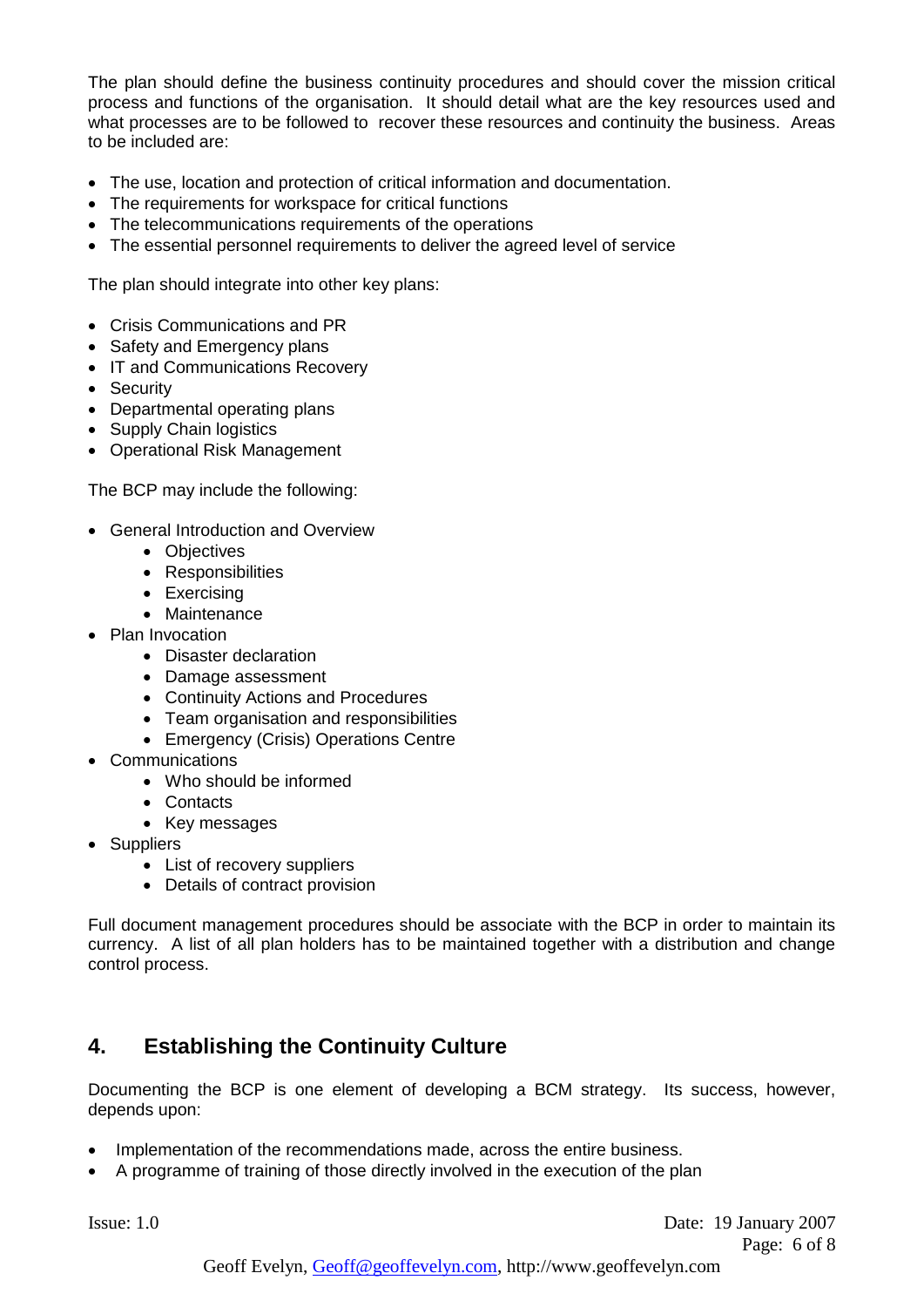An education and awareness programme to ensure enterprise-wide understanding and adoption of the plan, covering internal and external stakeholders, i.e. employees, customers, suppliers and shareholders

It is essential to commit to implementing all recommendations and strategies identified in the BCP, otherwise investment made in its preparation will be redundant. Similarly training and awareness must be embarked upon to ensure that the entire organisation is confident and competent concerning the plan. All parties must appreciate the importance of BCM to the operation's survival and their role in this process.

This awareness should extend to those external stakeholders and third parties upon whom the organisation depends/has influence in both normal and crisis operations.

By implementating of the plan in this manner, all those associated with the organisation can have confidence in its ability to manage in a crisis, and begins to embed the continuity culture within it.

## **Actions:**

- Select the Emergency Management/ BCM/ Crisis and Recovery Teams
- Implement relevant training programmes for each team dependent upon task, including crisis communications/ media training as appropriate. This process is ongoing as team members change.
- Establish/ equip emergency and crisis centres
- Establish internal and external contractual arrangements/ service level agreements
- Implement back-up and off-site storage arrangements
- Distribute plan documentation as appropriate
- Conduct internal and external awareness programmes. These programmes can be built into employee and supplier induction processes and customer marketing programmes.
- Prepare crisis communication statements for all stakeholders

# **5. Plan Exercising, Maintenance and Auditing**

## **Exercising the Plan**

A BCP cannot be considered reliable until it is exercised and has been proven workable, especially since false confidence may be placed in its integrity. Exercising the plan therefore assumes considerable importance. Exercising can take various forms, from a test of the communications plan, a desk-top walk-through to a full system test. The objective of the exercise is twofold, to verify that the plan is practically workable by modelling recovery from disaster conditions and training to familiarise staff with the operation of the plan.

The frequency of the exercise is dependent upon business need and the environment in which it operates. A minimum requirement should be every 12 months, but for some businesses or processes where the pace of change is particularly aggressive, a more frequent programme may be necessary.

## **Actions:**

- Establish a meeting of key recovery staff
- Prepare a representative and suitably detailed disaster scenario. Include aspects such as date, time, current workload, political and economical conditions, accounting period end, concurrent activities.
- Initiate the exercise as a walk-through or a full system test by summarising circumstances. Consider whether to vary those published, for example by substituting for a key player.
- Document and evaluate exercise results, amending the Plan where necessary.